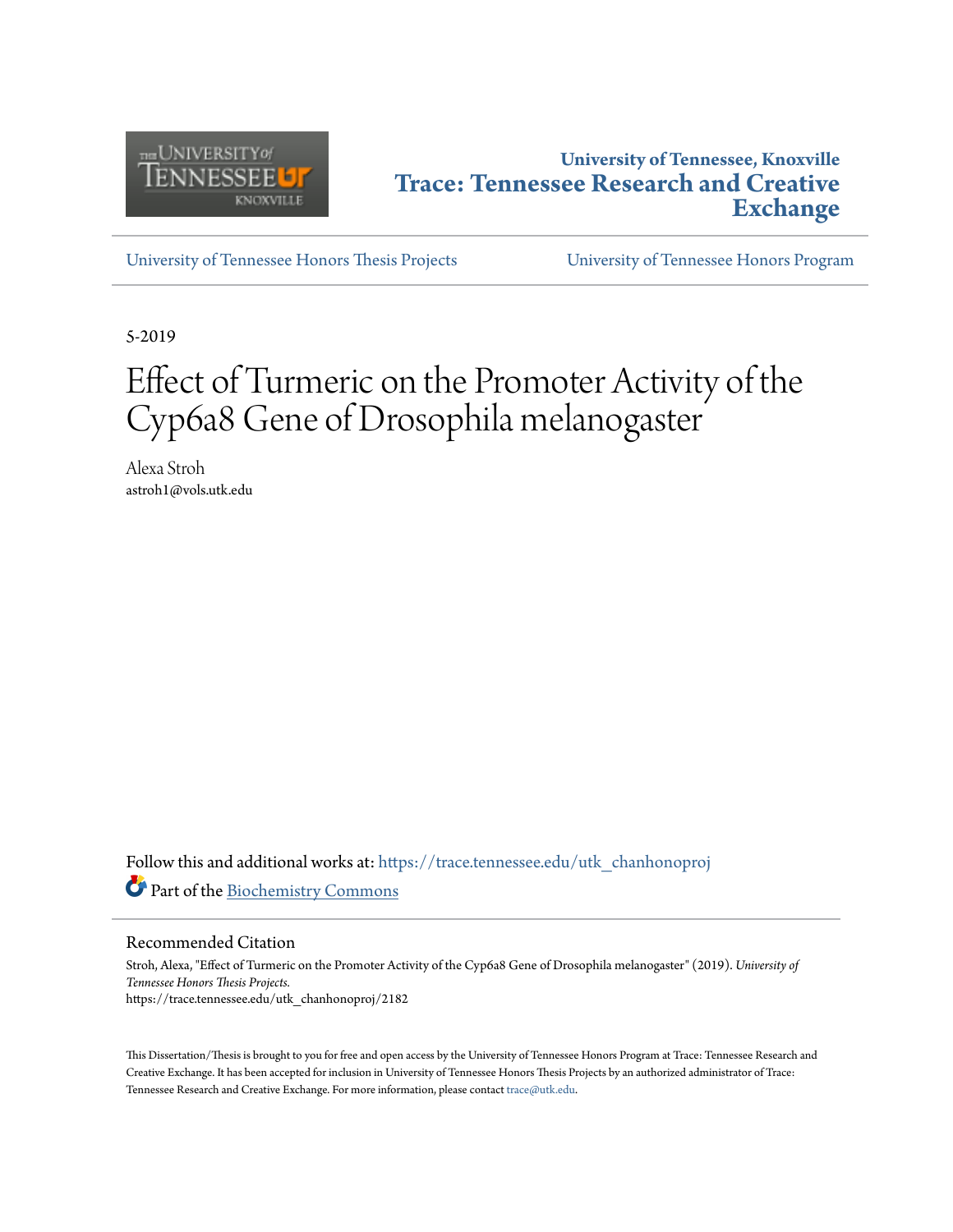Effect of Turmeric on the Promoter Activity of the Cyp6a8 Gene of

*Drosophila melanogaster*

Honors Senior Thesis

Chancellor's Honors Program

University of Tennessee, Knoxville

Alexa Stroh

Advisor: Ranjan Ganguly

Spring 2018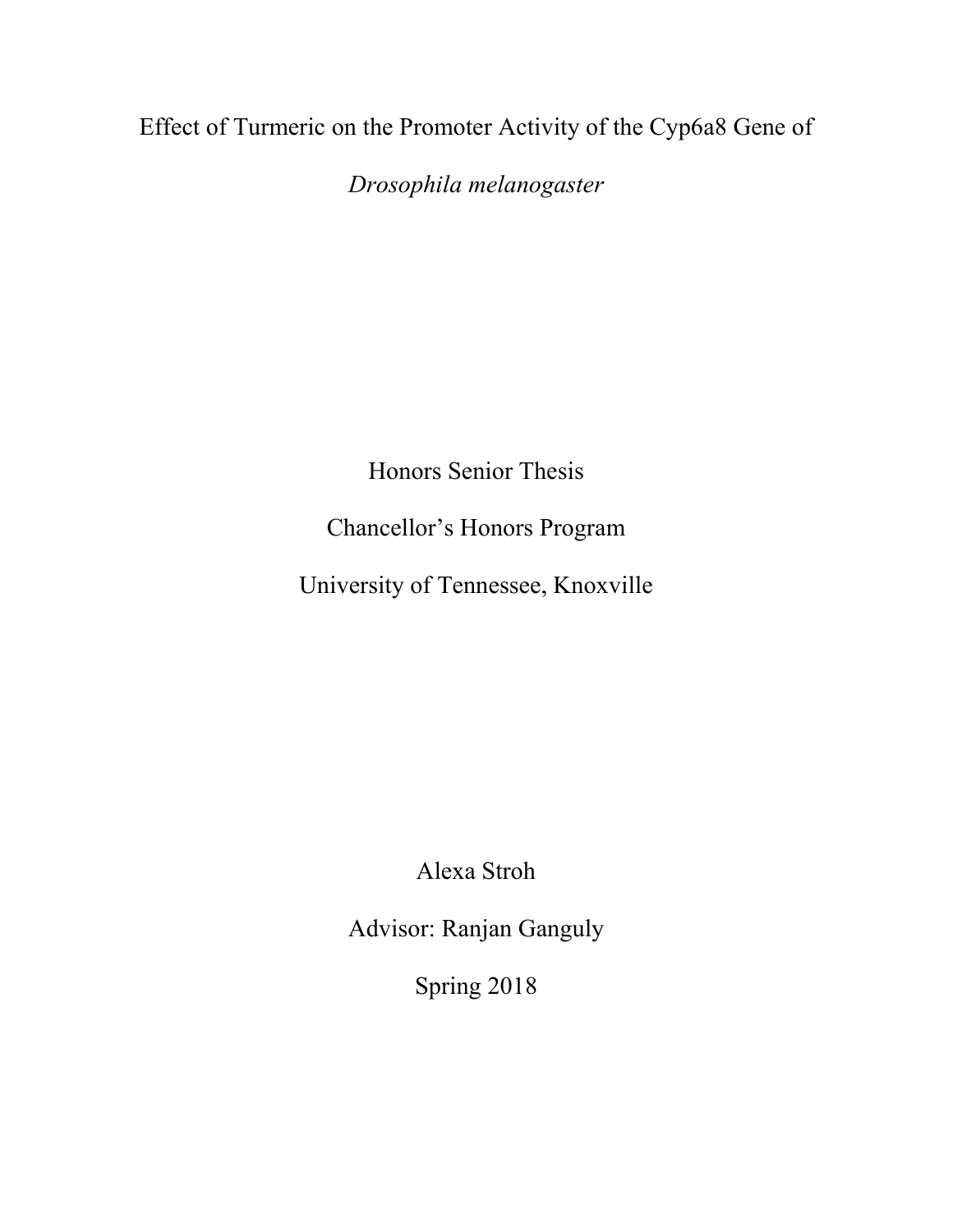#### **Abstract:**

Cytochrome P450 (CYPs) are a subset of enzymes found in all living organisms. They are vital to many biosynthetic pathways by ridding the body of toxins as well as synthesizing hormones. These enzymes are important because their detoxification property is useful in metabolizing potential pathogens or fatal chemicals such as drugs, food additives, caffeine, etc. One of the foreign compounds that CYP enzymes break down is insecticides. In the fruit fly *Drosophila melanogaster*, certain strains with an over-expression of these P450 genes have been found to be resistant to pesticides. This increased level of expression is found specifically in the Cyp6a8 and Cyp6a2 genes of *Drosophila*. Previous studies have shown caffeine as an inducer of the promoter of these genes. I wanted to study the effects of turmeric on gene expression levels of the Cyp6a8 gene in genetically modified Drosophila of the *0.8 luc 110 (H-ry)* strain. This strain of flies contains a luciferase reporter gene under the control of the Cyp6a8 promoter. Both sexes of flies were used in this experiment. They were allowed to feed for 48 hours, after which fly extracts were prepared and luciferase activity was measured. The results showed that the use of turmeric did significantly increase the expression of the Cyp6a8 promoter. The most significant increase in expression occurred with the use of a turmeric solution concentration of 5mg/mL. These results suggest that the 0.8-kb upstream DNA of the *Cyp6a8* gene has *cis*-acting sequences for turmeric induction. Future studies will determine whether induction by turmeric and caffeine are mediated via the same pathway.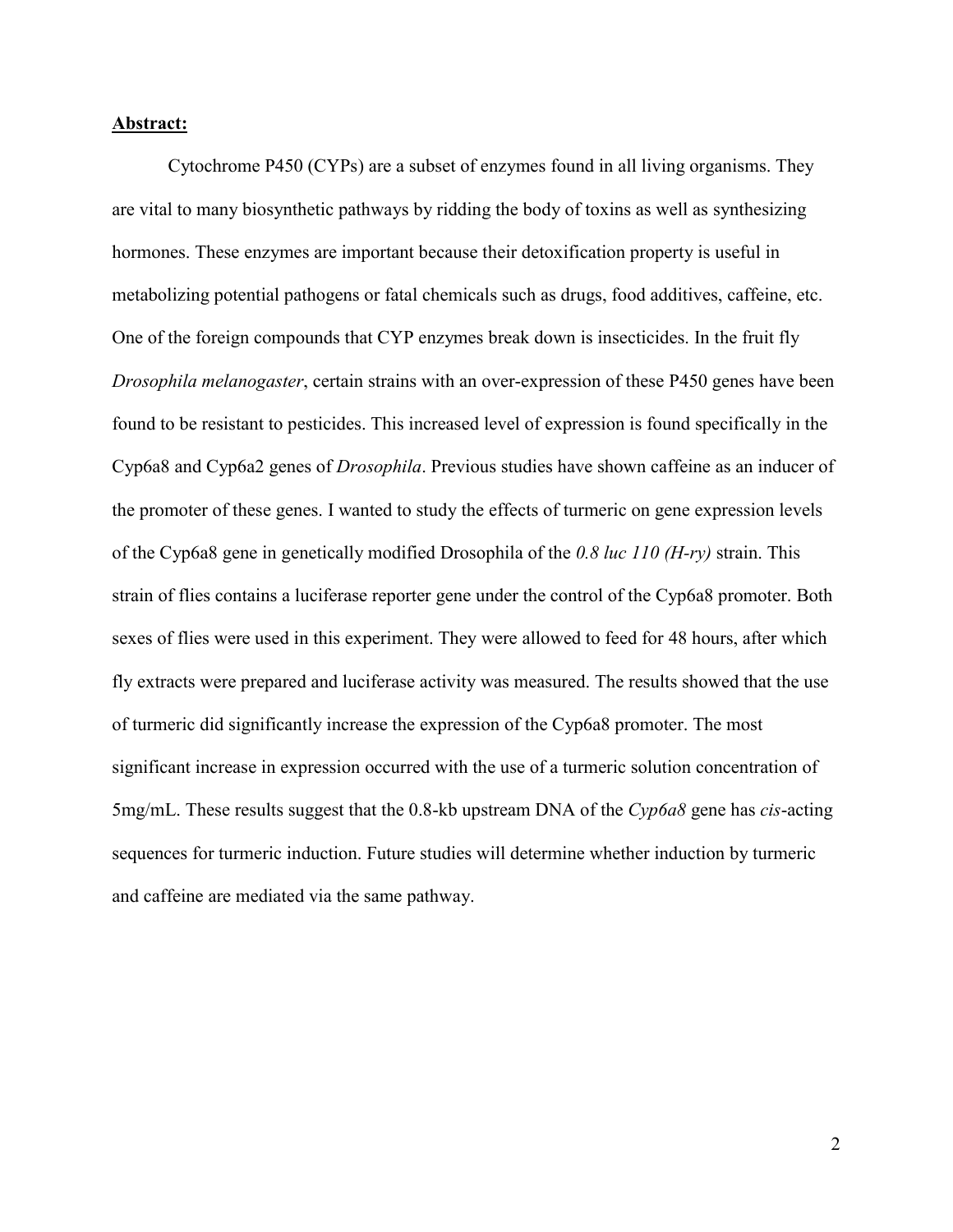#### **Introduction**

Cytochromes P450 (CYPs) are enzymatic proteins that are found in all cells. CYP enzymes are found in all kingdoms of life, even viruses, in varying numbers (Lamb 2009; Feyereisen, 2012; Liu et al, 2015). These CYPs provide detoxification properties that cleanse the cell of harmful substances. They are responsible for recognizing xenobiotics and metabolizing these toxins in chemical systems (Maitra 2002). Xenobiotics are any chemical compounds such as drugs, pollutants, food additives, and insecticides that are foreign to a living system. The removal of these contaminants is an important process, as otherwise such toxins would build up in the body and potentially alter regular cell functions. Although best known for their extremely beneficial detoxification properties, CYPs in rare instances have been proven to harm the body through their natural processes. In addition to metabolizing harmful chemicals, CYPs are also responsible for synthesizing hormones. Over-expression of hormones like estrogen has been correlated to diseases and increased instances of breast cancer (Labas 2017).

Through the detoxification of cells, Cytochromes P450 are able to help organisms cope with the environment. Insects use these CYP enzymes to metabolize environmental xenobiotics like pesticides. Some strains of insects confer resistance to the lethal effects of insecticides (Balabanidou 2016). Scientists have looked at the biological control behind this and discovered an increased expression of Cytochrome P450 genes in insects that are resistant to these chemicals (Maitra 2002). Such studies are often done with *Drosophila melanogaster* fruit flies. There are multiple P450 genes in every species, making it hard to determine specifically which are responsible for this regulation; however, researchers have been able to model which of these genes are up-regulated in resistant strains of *Drosophila*. Out of the eighty three P450 genes present in *Drosophila*, there are six P450 genes that show higher levels of expression in resistant strains as opposed to susceptible ones. Cyp6a8 and Cyp6a2 are two of these CYP genes that are

3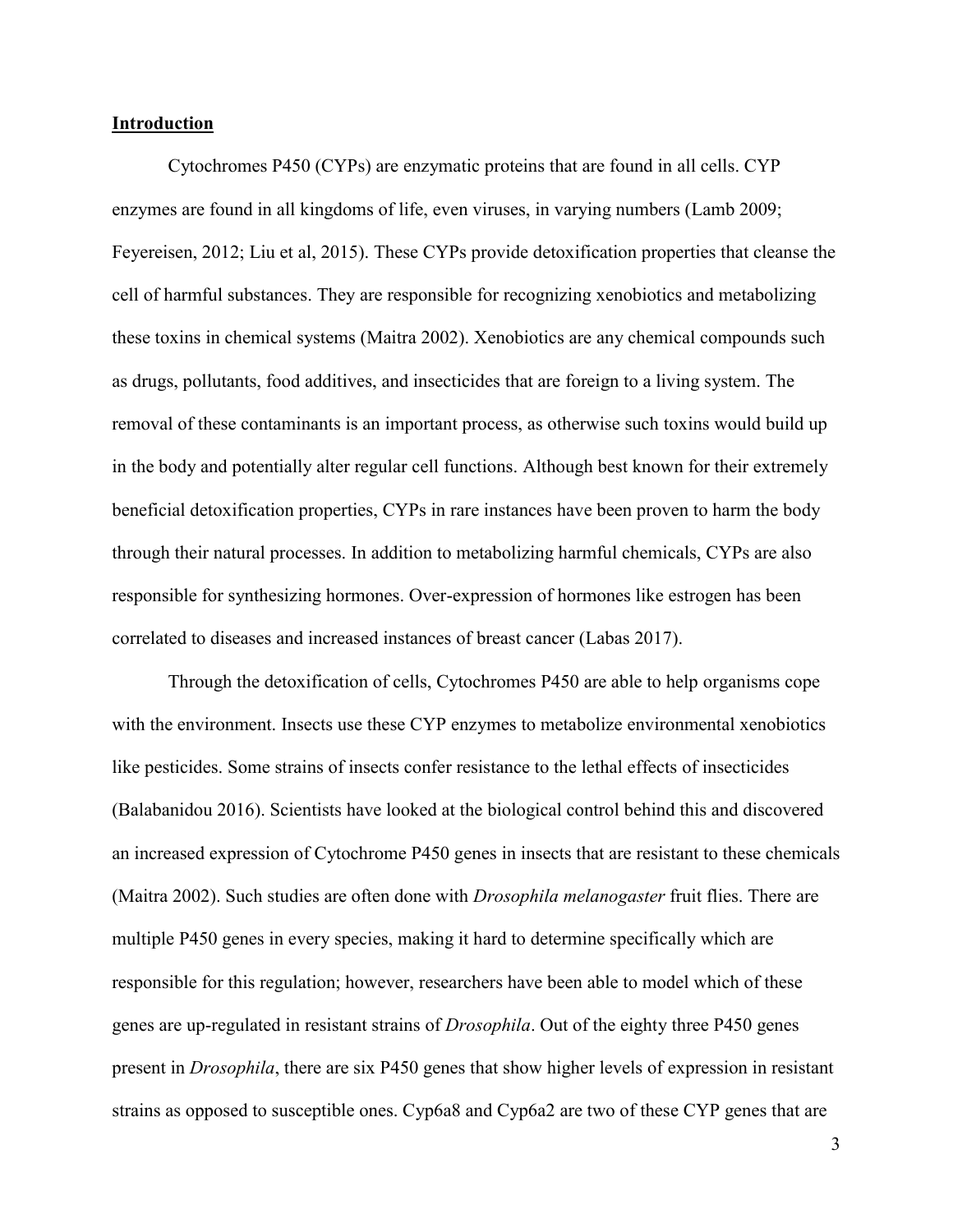up-regulated (Bhaskara 2008).

For a gene to become over-expressed there must be an increased transcription of its DNA. RNA polymerase is an enzyme that transcribes the sequence of DNA into mRNA. The mRNA is then transported to a ribosome where it is translated into the protein product of whatever that gene is expressing. Multiple factors can play a role in the increased transcription of a gene such as the amount of RNA polymerase, promoters on the gene that increase the rate of transcription by recruiting RNA polymerase, and other chemical modifications to DNA. To determine the mode of over-expression, it is helpful to determine how expression of the gene is regulated. The presence of certain xenobiotics has been shown to induce the gene promoters of their over-expressed P450 genes (Bhaskara 2008). Since the promoter promotes gene expression, these genes are transcribed at a higher rate. Experiments involving flies exposed to caffeine, a common xenobiotic in many diets, have produced a 4-5 fold induction of promoter activity in treatment groups (Bhaskara 2006).

To explore genetic regulation of Cytochrome P450 genes, many xenobiotics such as caffeine, curcumin, phenobarbital, and insecticides have been used. The objective of my research was to study the genetic regulation of the Cyp6a8 gene in *Drosophila melanogaster* exposed to turmeric treatments. Turmeric is a spice that is known for its many medicinal benefits including the reduction of inflammation, arthritis, and anxiety (Hewlings 2017). My focus was on the Cyp6a8 gene because other studies including Bhaskara et al. 2006 and 2008 demonstrated that the promoter of that specific P450 gene was induced significantly in the presence of the xenobiotic caffeine. A transgenic Drosophila line was created, using a reporter gene called *luciferase* from a firefly gene that was attached to the promoter of Cyp6a8. Thus, the *luciferase* gene will only be expressed if this promoter is induced. This was the same strain of Drosophila (*0.8 luc 110 (H-ry*)) Bhaskara used to measure gene expression.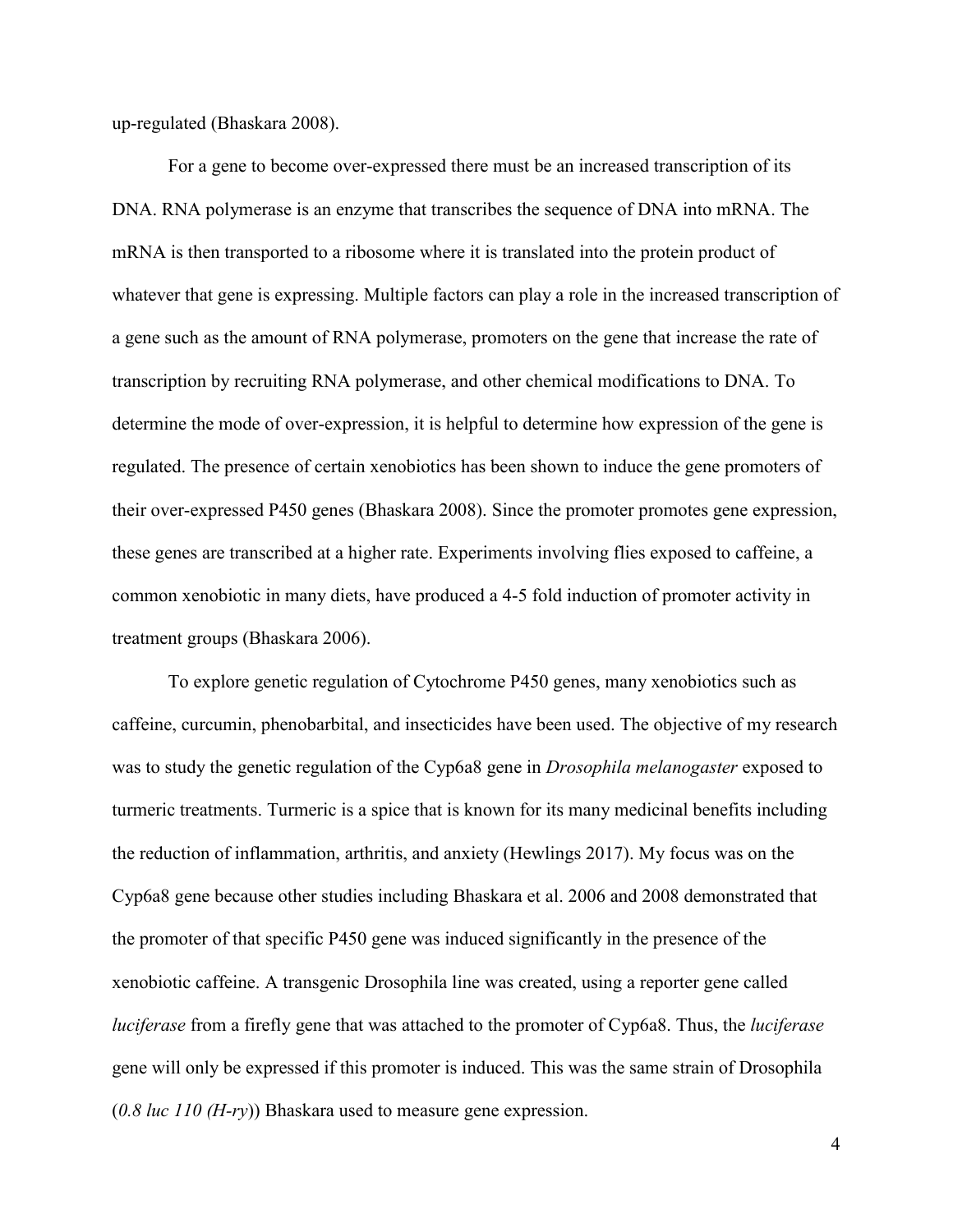#### **Materials and Methods**

#### *Fly Strains and Culture Conditions:*

The modified strain of *Drosophila melanogaster* used in this experiment was *0.8 luc 110 (H-ry)*. These flies are genetically modified to contain a reporter gene, *luciferase (luc),* which is placed between the promoter and the Cyp6a8 gene. Since the *luc* gene is placed under the presence of the Cyp6a8 promoter, when the CYP gene is transcribed, so is the *luc* gene. Thus, luciferase activity can be measured to determine the activity of the Cyp6a8 gene promoter. The flies were cultured at room temperature on a culture containing agar, cornmeal, yeast, dextrose, sucrose, corn syrup, and water.

#### *Preparation of Turmeric Solution and Treatment of Flies:*

A turmeric solution was prepared by mixing 153.8mg of pure turmeric with 15.3mL of sterilized water to create a turmeric suspension that was 10mg/mL. Similar methods were utilized to create suspensions of 5mg/mL and 1mg/mL. Instant fly food was prepared using water and placed into vials. To the treatment vials, 1mL of turmeric suspension was added on top of the food that had already been saturated with water. Since the turmeric solution was a suspension, the turmeric remained on top of the food where it would be consumed by the flies. To the control vials, just water was added to prepare the instant fly food. The flies were etherized and sorted by sex. Upon waking, 20 female or male flies were placed in each vial, depending on the experiment conditions. The flies were placed in the dark for approximately 48 hours before being removed for extract preparation.

## *Preparation of Fly Extracts:*

Following the 48 hours of treatment conditions, the flies were removed from the vials and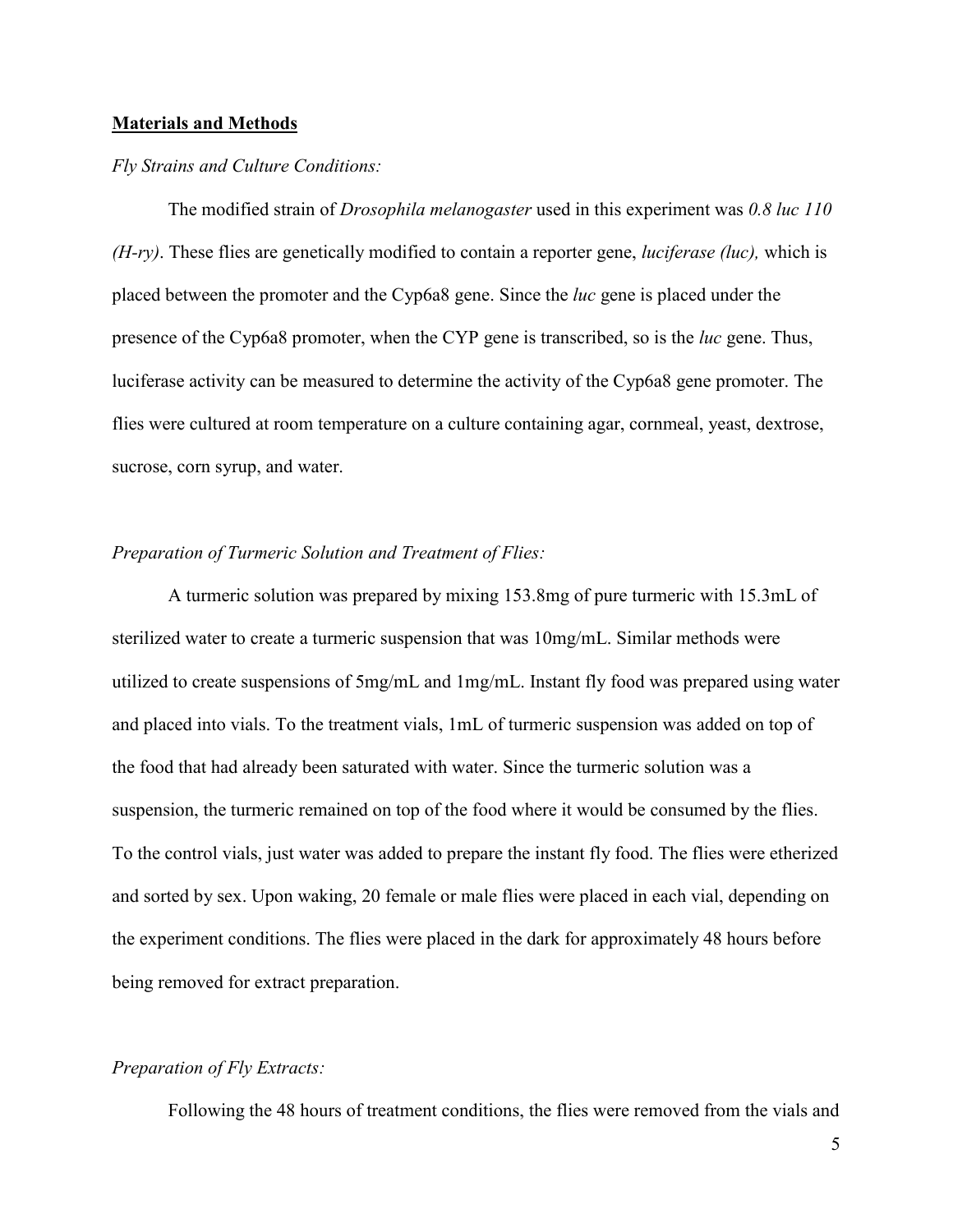etherized. They were then sorted into groups of 5 and placed in 1.5mL Eppendorf tubes. To each tube, 200μL of 1X Cell Culture Lysis Reagent (CCLR) buffer was added. The flies were then homogenized thoroughly using a hand-held homogenizer. The homogenized mixture was centrifuged at 13,000 RPM for approximately eight minutes at room temperature. Once this time had passed, the tubes were carefully removed and placed on ice. From each tube, 100μL of clear supernatant was removed, leaving behind a protein pellet and any unwanted lipids. The 100μL was placed in a new 1.5mL Eppendorf tube and centrifuged again, in the same way as stated previously. After this second centrifugation, 50μL of supernatant was removed from the homogenate and placed in a 1.0mL Eppendorf tube. The tubes were stored at -20°C until they were ready to be used for luciferase and protein assays.

# *Luciferase Assay:*

The Eppendorf tubes containing the fly extracts were removed from the freezer and placed in a rack at room temperature, allowing them to thaw. The luminometer, a machine that measures RLU (relative light reading) was turned on and prepared. After these were set up, LAR (luciferase assay reagent) was removed from the freezer, where it was stored at -80°C. This reagent was set out to thaw, but it was important that it was thawed in the dark to keep it stable, as it becomes unstable when exposed to light. The entire luciferase assay was performed in diffused light as to keep the values as accurate as possible. To begin, 5μL of fly extract and 20μL of LAR were mixed in a fresh 1.0mL Eppendorf tube. The tube was quickly placed in the luminometer and the RLU was measured by the machine after 15 seconds and recorded. The *luc* gene is responsible for luciferase enzyme activity. Luciferase is an enzyme that produces bioluminescence, thus the RLU was able to measure the amount of light produced from the enzyme. Since the transcription of luciferase was dependent on the transcription of Cyp6a8, the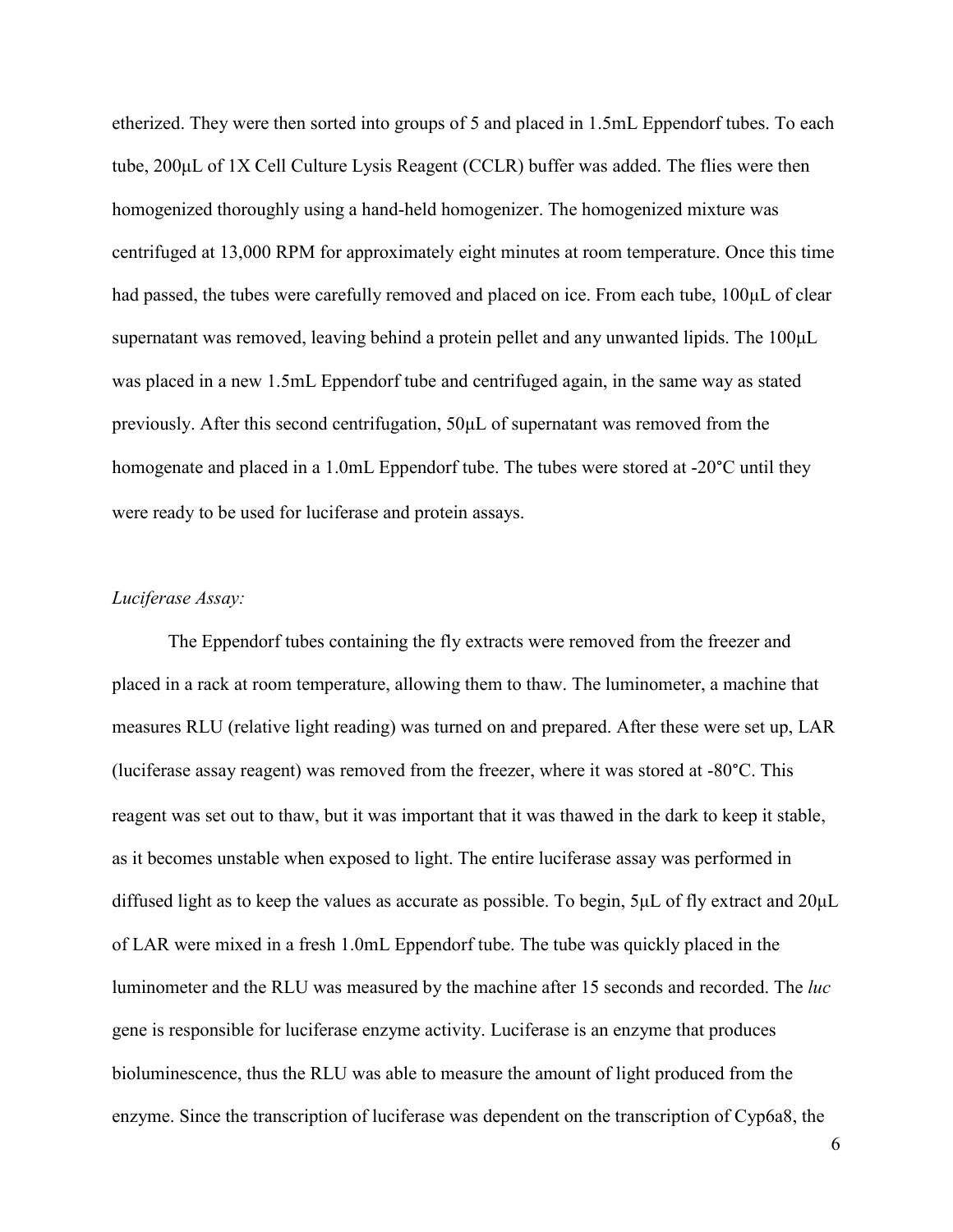amount of light produced correlated to the amount of Cyp6a8 transcribed. This procedure was performed for all extract samples.

## *BCA Protein Assay:*

The Pierce™ BCA Protein Assay kit was used to determine the amount of protein present in each fly extract. At first, ten glass test tubes were lined up in a rack, two for each of the varying amounts of BSA (Bovine Serum Albumin) standard: 0, 12.5, 25, 37.5, and 50μL. A 2mg/mL stock BSA solution was diluted using equal amounts of BSA and 1X CCLR. This yielded a solution with a concentration of 1mg/mL BSA in 0.5X CCLR. Increasing amounts of the 1mg/mL BSA in 0.5X CCLR standard were added in duplicate to the ten prepared glass test tubes in intervals: 0, 12.5, 25, 37.5, 50μL. The tubes were then filled to 50μL in volume by adding 0.5X CCLR. For each fly extract, two test tubes were prepared. To all test tubes, 40μL of 0.5X CCLR was added. Then 5μL of fly extract was added to each test tube. To all of the fly extracts and the standard tubes, 1mL of BCA reagent was added and the tubes were mixed gently. After this preparation, all tubes were placed in an incubator at 37°C for thirty minutes. A spectrophotometer was then used to read the absorbance or optical density of the samples at 595nm wavelength after the first ten tubes were run as standards to create a standard protein curve. Final data for the extracts was normalized by combining these measurements with the luminometer RLUs to determine the RLU/μg protein for each fly extract sample.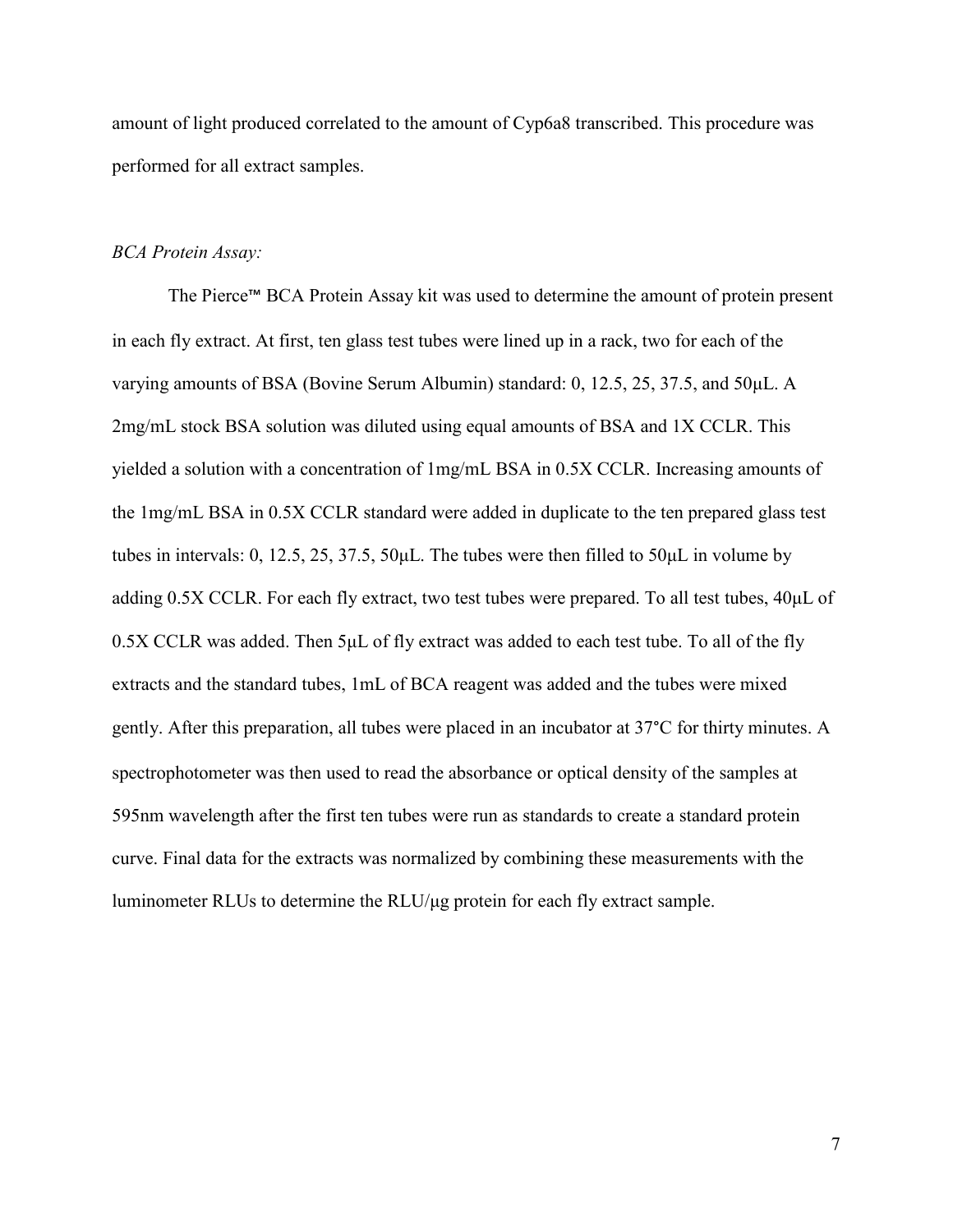#### **Results and Discussion:**

To investigate the effects of different turmeric treatments on Cyp6a8 promoter activity, adult Drosophila flies of the *0.8 luc 110 (H-ry)* strain were allowed to feed for 48 hours on food prepared with varying amounts of turmeric. First, the flies were treated under simple control conditions. Strains of female flies treated with 10mg/mL turmeric were compared to untreated flies. The effect of 10mg/mL of turmeric on Cyp6a8 promoter activity significantly increased gene transcription compared to the control group. Following the initial experiment, further trials were conducted comparing the effects of varying amounts of turmeric (Figures 2  $\&$  3). These experiments displayed changes in promoter activity based on different amounts of turmeric concentration used in the treatment, with a peak effect at 5mg/mL turmeric. This was further confirmed by the fold induction of female flies. Those treated with 5mg/mL turmeric displayed a fold induction average of 7.05 whereas females treated with 10mg/mL showed a fold induction of only 4.93. Finally, experiments were conducted to compare the effects of 10mg/mL turmeric treatments between male and female flies (Figure 4). This data displayed no significant difference on the effects of turmeric between male and female flies. This data further identifies turmeric as a xenobiotic inducer of the Cyp6a8 gene, with a peak induction level at a concentration of 5mg/mL turmeric.

Turmeric is a spice known around the world for its health benefits. It aids with health problems such as inflammation, arthritis, and anxiety to name a few. These health benefits are due to the curcumin in turmeric, but studies have shown that curcumin on its own does not have the same benefits due to its poor bioavailability (Hewlings 2017). Many studies have been done with pure curcumin, but it is hard to find ones specifically performed with turmeric. Additional studies done with turmeric at a concentration of 5 mg/mL would be ideal for next steps in experimenting, as this was the concentration for peak induction in the experiments of this study.

8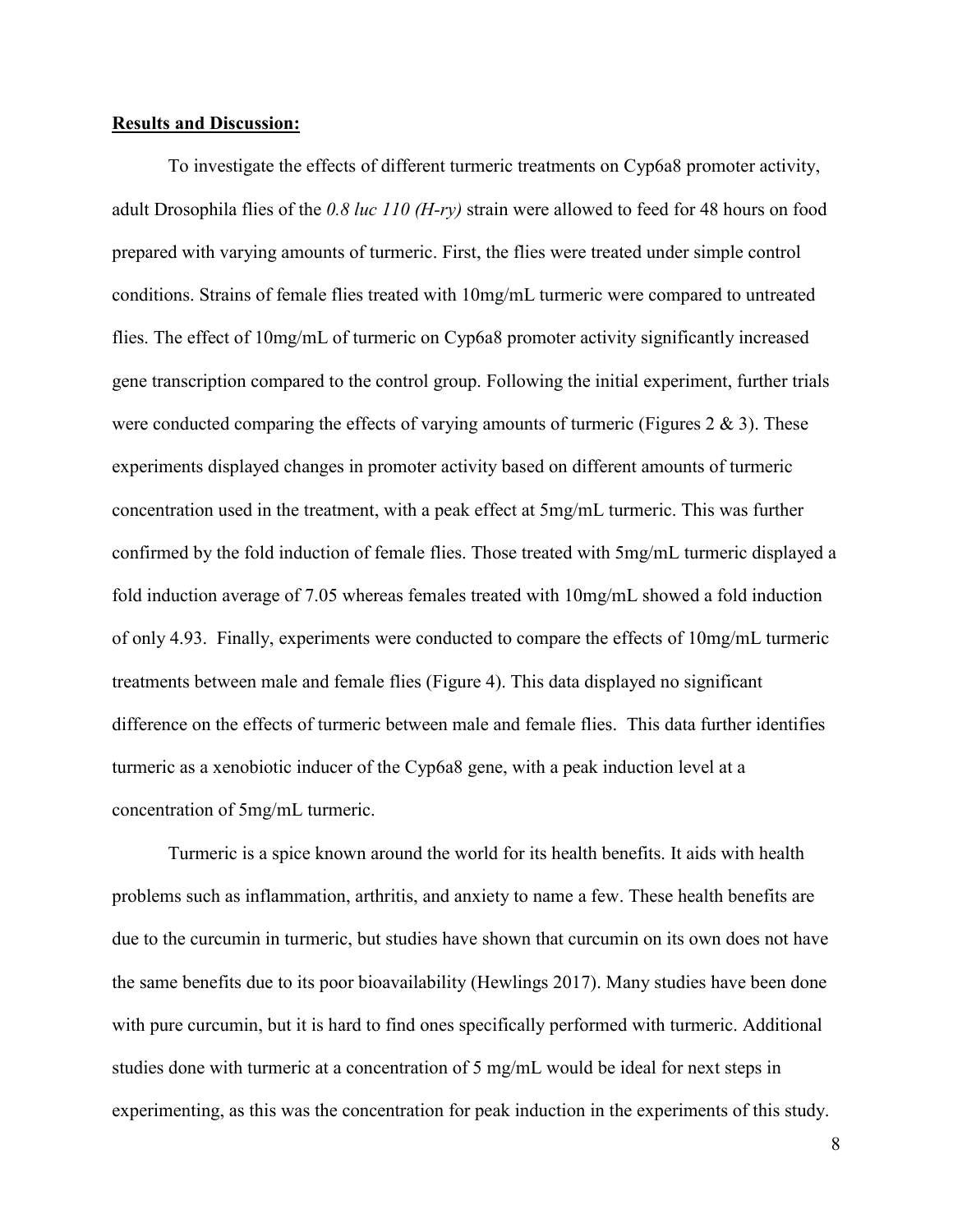*Figure 1. Induction of Cyp6a8 gene promoter in female flies treated with turmeric. Each bar represents average of triplicate determination.*



*Figure 2. Induction of Cyp6a8 gene promoter in female flies treated with varying turmeric concentrations. Each bar represents average of triplicate determination.*

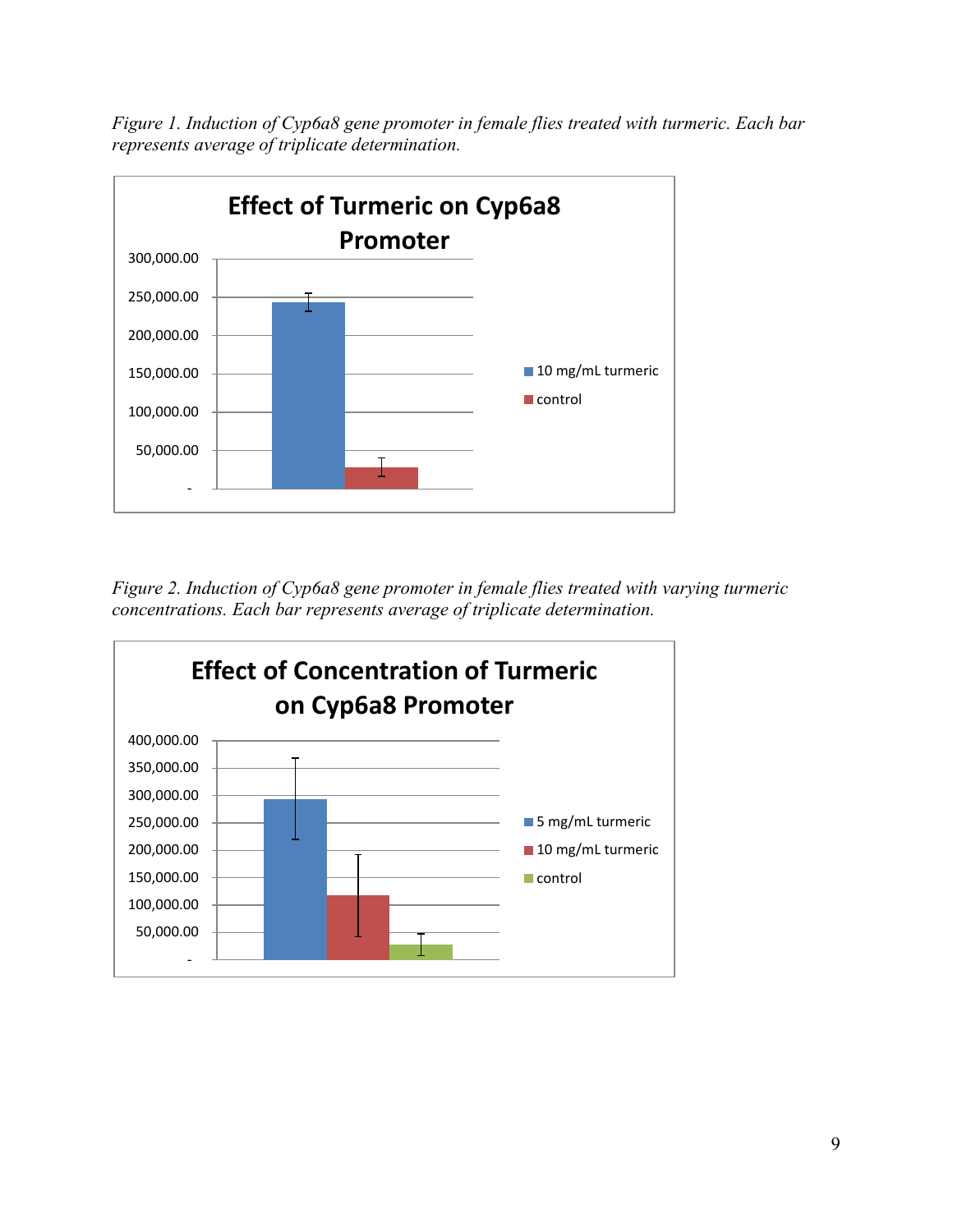*Figure 3. Induction of Cyp6a8 gene promoter in female flies treated with varying turmeric concentrations. Each bar represents average of triplicate determination.*



*Figure 4. Induction of Cyp6a8 gene promoter in male and female flies treated turmeric. Each bar represents average of triplicate determination.*

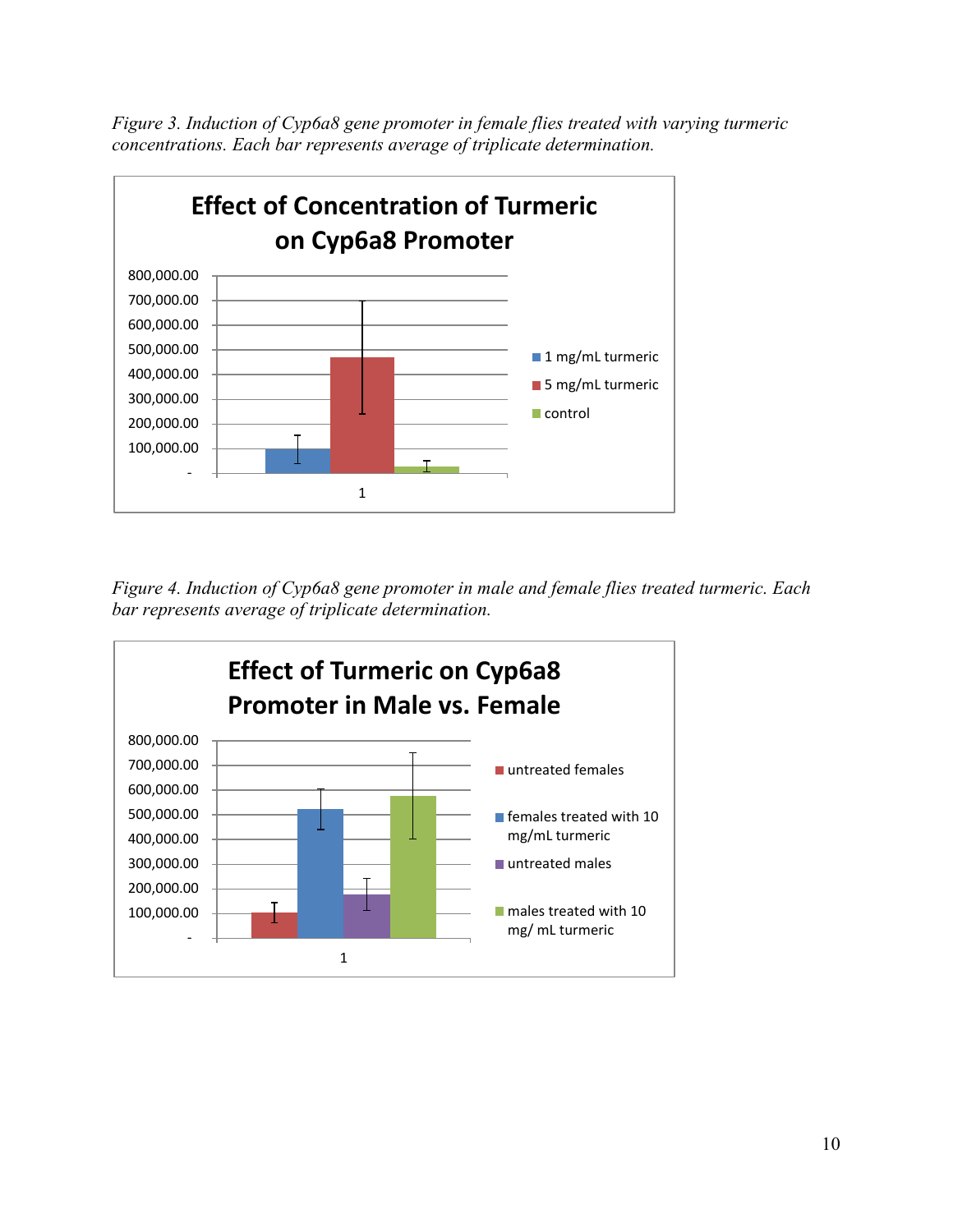*Table 1. Results of Cyp6a8 promoter induction in Drosophila of the 0.8 luc 110 (h-ry) stain exposed to varying turmeric concentrations. Average RLU/μg protein calculated from data collected from luciferase assay and BCA protein assay.* 

| <b>Experiment</b> | <b>Sex</b> | <b>Treatment</b>            | $RLU/\mu$ g<br>protein* | <b>Standard Deviation</b> | Fold<br><b>Induction</b> |
|-------------------|------------|-----------------------------|-------------------------|---------------------------|--------------------------|
|                   |            |                             |                         |                           |                          |
|                   | female     | 10 mg/mL turmeric           | 243,577.36              | 11,855.43                 | 8.55                     |
|                   | female     | 5 mg/mL turmeric            | 294,039.50              | 74,209.84                 | 10.68                    |
| $\mathfrak{D}$    | female     | 10 mg/mL turmeric           | 117,309.77              | 72,152.17                 | 4.26                     |
|                   | female     | 1 mg/mL turmeric            | 97,034.34               | 58,076.61                 | 16.53                    |
| 3                 | female     | 5 mg/mL turmeric            | 469,958.59              | 229,621.50                | 3.41                     |
|                   | female     | 10 mg/mL turmeric           | 103,352.50              | 54,999.09                 | 1.86                     |
| 4                 | male       | 10 mg/mL turmeric           | 334,176.29              | 93,952.16                 | 3.3                      |
|                   | female     | $10 \text{ mg/mL}$ turmeric | 522,566.91              | 82,488.35                 | 5.05                     |
| 5                 | male       | 10 mg/mL turmeric           | 576,927.29              | 174,360.50                | 3.24                     |

\*Mean of triplicate determination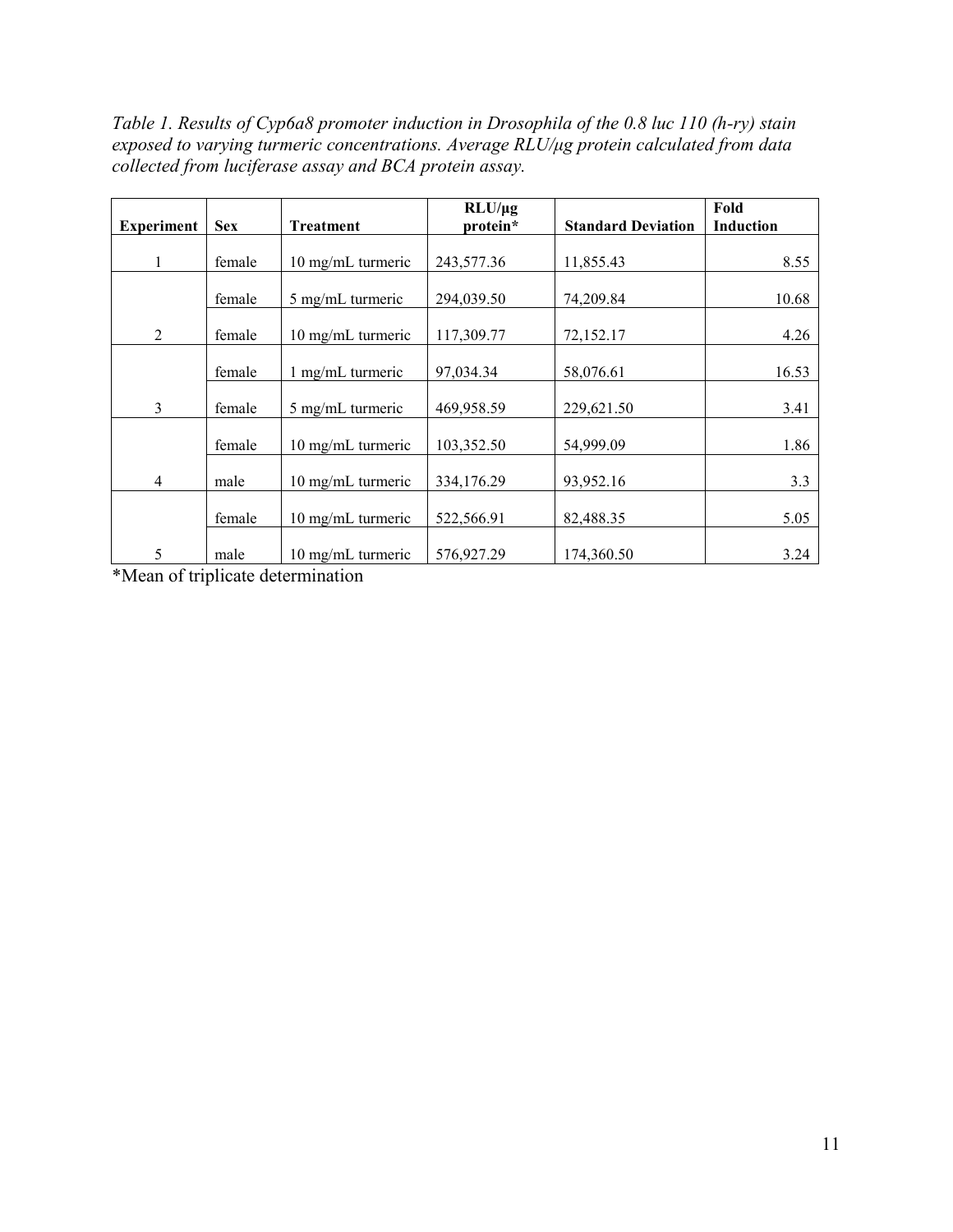#### **References**

- Balabanidou, Vasileia et al. "Cytochrome P450 Associated with Insecticide Resistance Catalyzes Cuticular Hydrocarbon Production in *Anopheles Gambiae*." *Proceedings of the National Academy of Sciences of the United States of America* 113.33 (2016): 9268–9273. *PMC*. Web. 9 Feb. 2018.
- Bhaskara, Srividya et al. "Caffeine Induction of Cyp6a2 and Cyp6a8 Genes in *Drosophila melanogaster* is Modulated by cAMP and D-JUN Protein Levels." *Gene* 415 (2008): 49- 59. *PMC*. Web. 8 Feb. 2018.
- Bhaskara, Srividya et al. "Induction of Two Cytochrome P450 Genes, Cyp6a2 and Cyp6a8, of *Drosophila melanogaster* by Caffeine in Adult Flies and in Cell Culture." *Gene* 377 (2006): 56-64. *PMC*. Web. 8 Feb. 2018.
- Feyereisen, Rene. "Insect Cyp Genes and P450 Enzymes." *Insect Molecular Biology and Biochemistry*, 1<sup>st</sup> ed. Ed. Lawrence I. Gilbert. San Diego, CA: Academic Press, 2012, pp.236-316.
- Hewlings, Susan J., Kalman Douglas S. "Curcumin: A Review of Its' Effects on Human Health." *Foods* 6.10 (2017): 92. *PMC*. Web. 20 Feb. 2018.
- Labas, Anika et al. "Combined Docking and Quantum Chemical Study on CYP-Mediated Metabolism of Estrogens in Man." *Chemical Research in Toxocology* 30.2 (2017): 583- 594. *PMC.* Web. 8 Feb. 2018.
- Lamb, David C. et al. "The First Virally Encoded Cytochrome P450." *Journal of Virology* 83.16 (2009): 8266–8269. *PMC*. Web. 8 Feb. 2018.
- Liu, N. et al. "Cytochrome P450s Their Expression, Regulation, and Role in Insecticide Resistanct." *Pesticide Biochem. Physiol.* 120 (2015): 77-81. *PMC*. Web. 20 Apr. 2018.